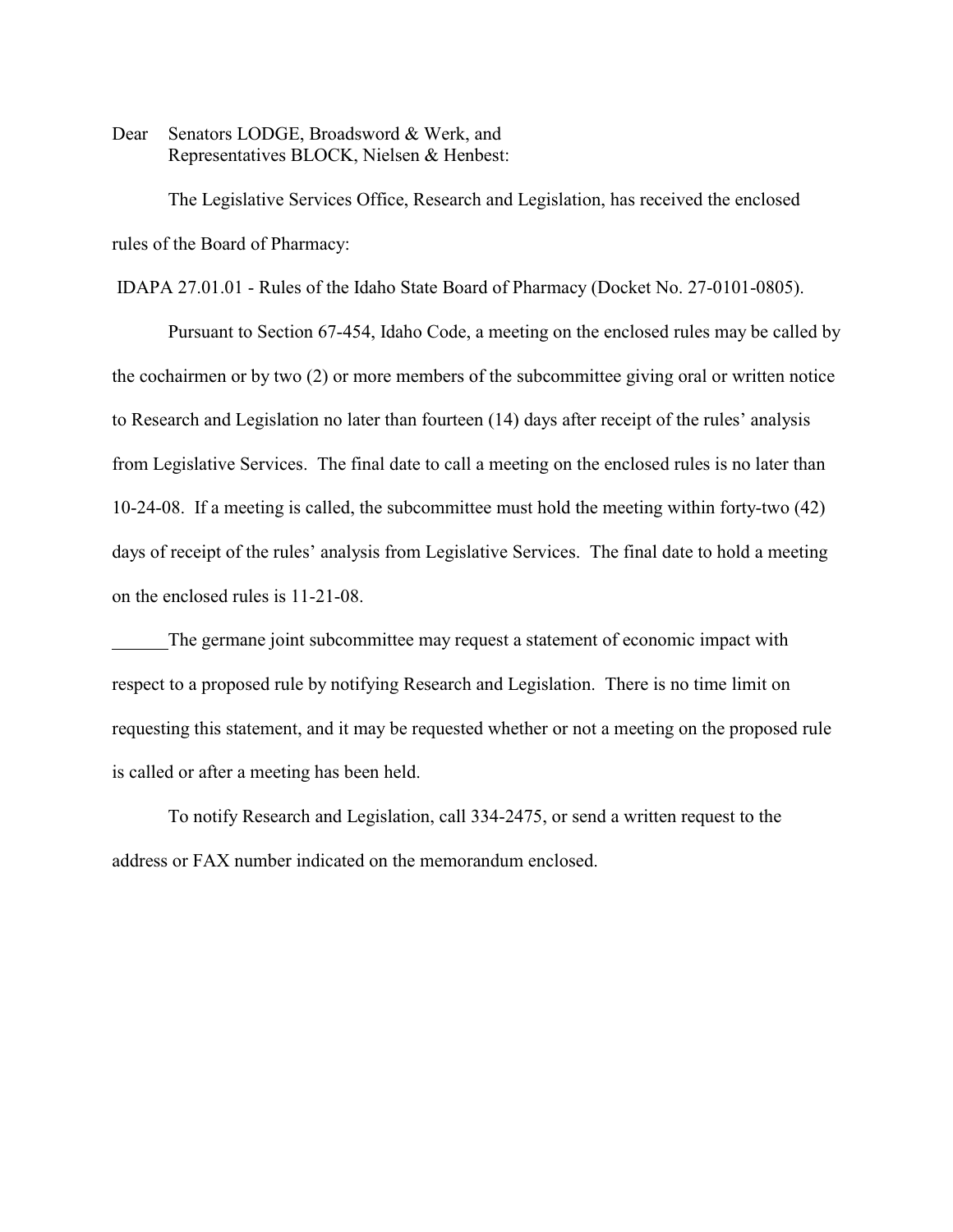# **MEMORANDUM**

| TO:             | Rules Review Subcommittee of the Senate Health & Welfare Committee and the<br>House Health & Welfare Committee          |
|-----------------|-------------------------------------------------------------------------------------------------------------------------|
| <b>FROM:</b>    | Research & Legislation Staff - Paige Alan Parker                                                                        |
| DATE:           | October 6, 2008                                                                                                         |
| <b>SUBJECT:</b> | Board of Pharmacy - IDAPA 27.01.01 - Rules of the Idaho State Board of<br>Pharmacy (Docket No. 27-0101-0805 (Proposed)) |

The Board of Pharmacy submits Docket No. 27-0101-0805 (hereinafter "proposed rule"), amending the Boards rules found at IDAPA 27.01.01. According to the Board, the proposed rule is authorized pursuant to sections 37-2715 and 54-1717, Idaho Code.

Chapter 27, title 37, Idaho Code is the Uniform Controlled Substances Act. Section 37- 2715, Idaho Code, permits the Board to promulgate rules relating to the dispensing of controlled substances within Idaho. Chapter 17, title 54, Idaho Code, is the Idaho Pharmacy Act. Section 54-1717, Idaho Code, provides general rulemaking authority for the Board of Pharmacy.

The purposes of this rulemaking are multiple. The Board explains that it is more efficient to refer to pharmacy interns and externs as "student pharmacist," a newly defined term and that such student pharmacists should be permitted to communicate to another pharmacist controlled substance prescription transfer information under the supervision of a pharmacist. Also proposed are updating redundant and obsolete licensing requirements, permitting online access to required reference materials, including skilled nursing facilities to use a formulary or drug list prepared by its pharmacy and therapeutics committee for drug substitution purposes and permitting more flexibility on the time when the annual inventory of controlled substances at pharmacies must be conducted , along with housekeeping changes.

According to the Board, no fee or charge is imposed by the temporary and proposed rule. The Board states that there is no anticipated impact to the general fund greater than \$10,000 during the fiscal year as a result of the temporary and proposed rule. According to the Board, negotiated rulemaking was not conducted because of the simple nature of the rulemaking. The Board states that public hearing(s) will be scheduled if requested in writing by 25 persons, a political subdivision, or an agency, not later than October 15, 2008. All written comments must be delivered to the Board on or before October 22, 2008.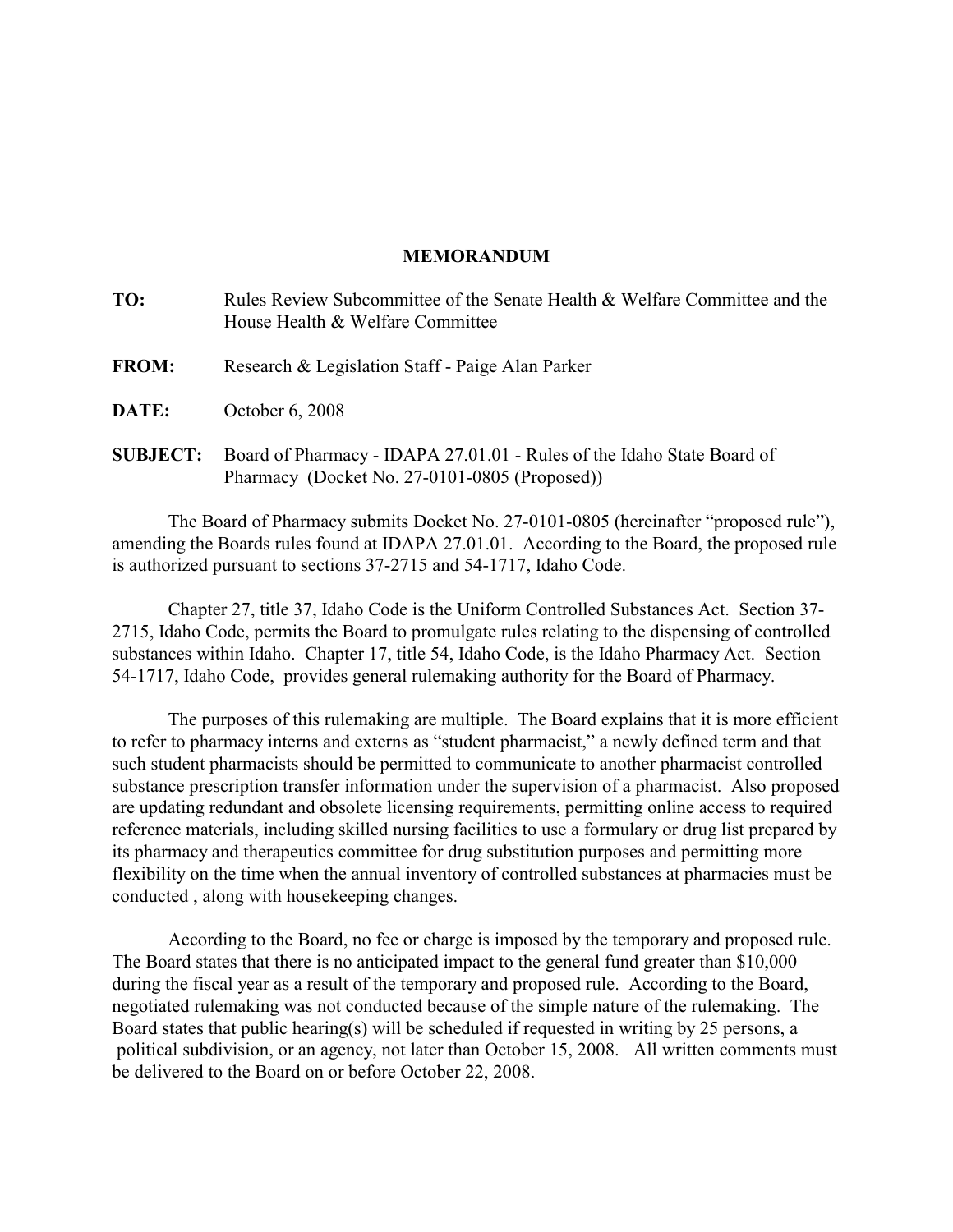# **ANALYSIS**

The housekeeping changes will not be discussed in this memorandum.

The term "student pharmacist" has been substituted for "extern or intern" throughout the proposed rule. "Student pharmacist" is defined as "a term inclusive of intern and extern when differentiation is not needed." Section 010.05. The definition for the term "ratio" has been deleted by the proposed rule.

 Registrations and renewals for interns expire annually on June 30, rather than May 15, under the proposed rule. Section 100.01.

Section 104, dealing with approved training site requirements, has been deleted by the proposed rule. This deleted rule required that an approved training site be registered by the Board as a place providing practical and professional training deemed applicable for preparing the extern or intern for licensure and described the types of training sites that would qualify. This specific rule change was not called out by the Board in its Descriptive Summary.

The North American Pharmacist Licensure Examination (NABPLEX) and the Multistate Pharmacy Jurisprudence Exam (MPJE) have been specifically called out in the proposed rule as licensure examination entities, both of which must be passed in accordance with National Association of Boards of Pharmacy standards. The proposed rule has deleted the requirements that licensure examinations be administered at least twice a year and that a score of not less than 75 be obtained to pass the exam. Also deleted are the waiting period following failure to pass examinations and certain procedural examination application filing and notification requirements and application fee refund provisions. Sections 105, 108 and 109.

For foreign pharmacy graduates, the proposed rule requires that graduates of pharmacy programs located outside the U.S. provide a Foreign Pharmacy Graduate Examination Committee certification or other Board approved program prior to applying for the NAPLEX and MPJE. This requirement replaces more generic requirement contained in the existing rule. Section 106.

The Accreditation Council for Pharmacy Education replaces the American Council on Pharmaccutical Education as the accrediting agency for colleges with pharmacy programs under the proposed rule. Section 107.

Procedural matters dealing with application, notification and refunds dealing with reciprocity have been deleted by the proposed rule. Instead, the proposed rule provides that the Board will reciprocate through NABP's Electronic Licensure Transfer Program, or other Board approved program. Also reciprocity applicants are required to pass the MPJE. An applicant who has not actively engaged in the practice of pharmacy as a registered pharmacist in the year preceding application may be required to complete 40 intern hours for each year away from the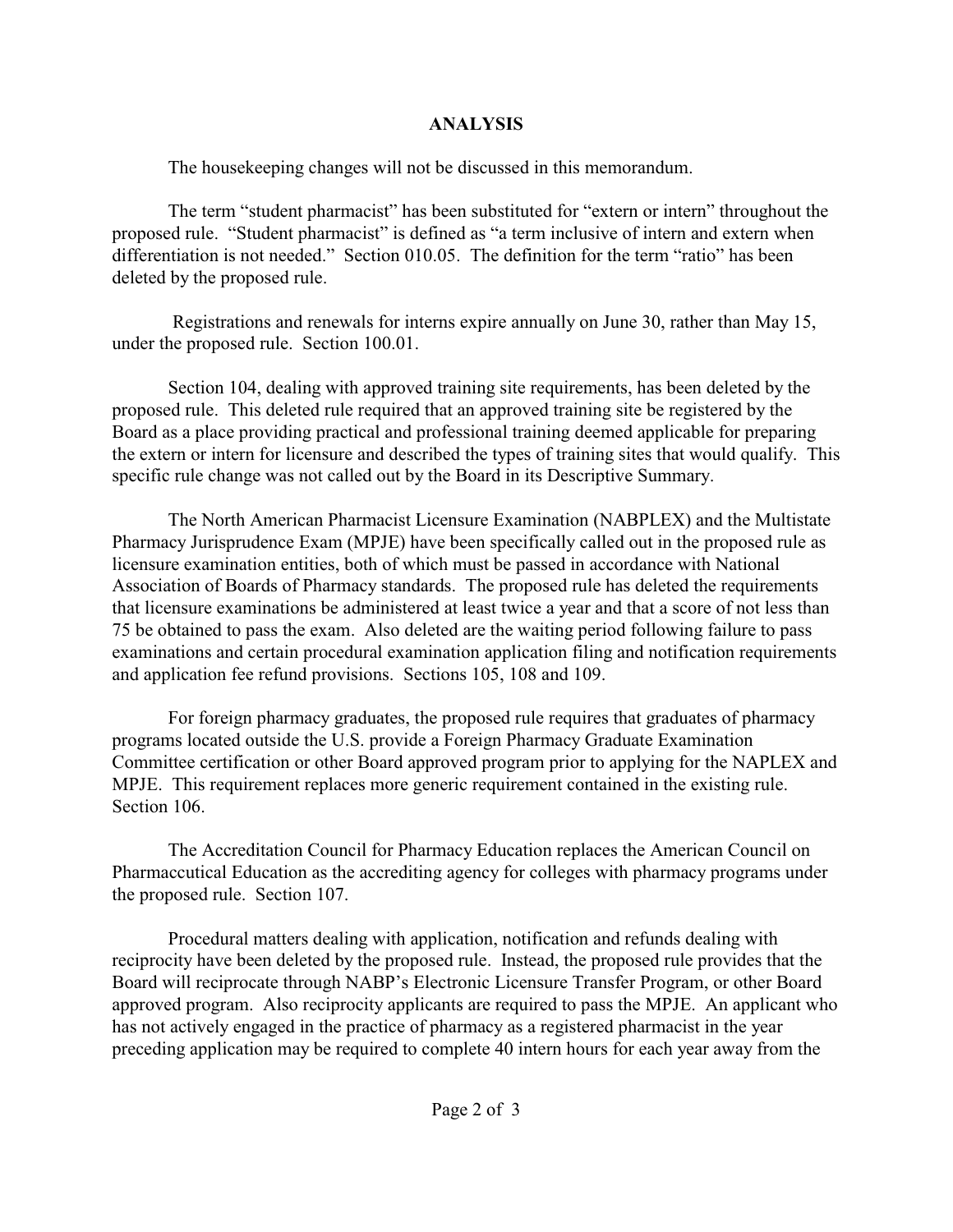profession of pharmacy. Section 108.

Provision for a re-examination fee for failure to pass the jurisprudence examination has been deleted by the proposed rule. Existing section 113.

The required references listed in the existing rule may be in book, computer diskette or online applications. Section 152.

The proposed rule deletes the controlled substance exception from the permitted oral information communication between a student pharmacist under the direct supervision of a pharmacist to another pharmacist. Section 160.

The formulary or drug list exception to the substitution prohibition has been extended to a skilled nursing facility where the specified quality assessments and assurance committee has prepared the list. "Skilled nursing facility" is defined as "an institutional facility, or a distinct part of an institutional facility, which is primarily engaged in providing daily skilled nursing care and related services for residents who require medical or nursing care, or rehabilitation services for injured, disabled or sick persons." Section 187.b.

Under the proposed rule, each registered pharmacy is required to take an annual inventory of all stocks of controlled substances on hand within seven days of the prior year's inventory. Under the existing rule, this inventory must be taken on the same date each year. Section 496.04. The proposed rule also deletes the requirement that the inventory be taken either as of the opening of business or as of the close of business. Existing Section 496.06.

# **SUMMARY**

The Department's proposed rule change appears to be authorized under sections 37-2715, and 54-1717, Idaho Code.

cc: Idaho State Board of Pharmacy Mark D. Johnston, Executive Director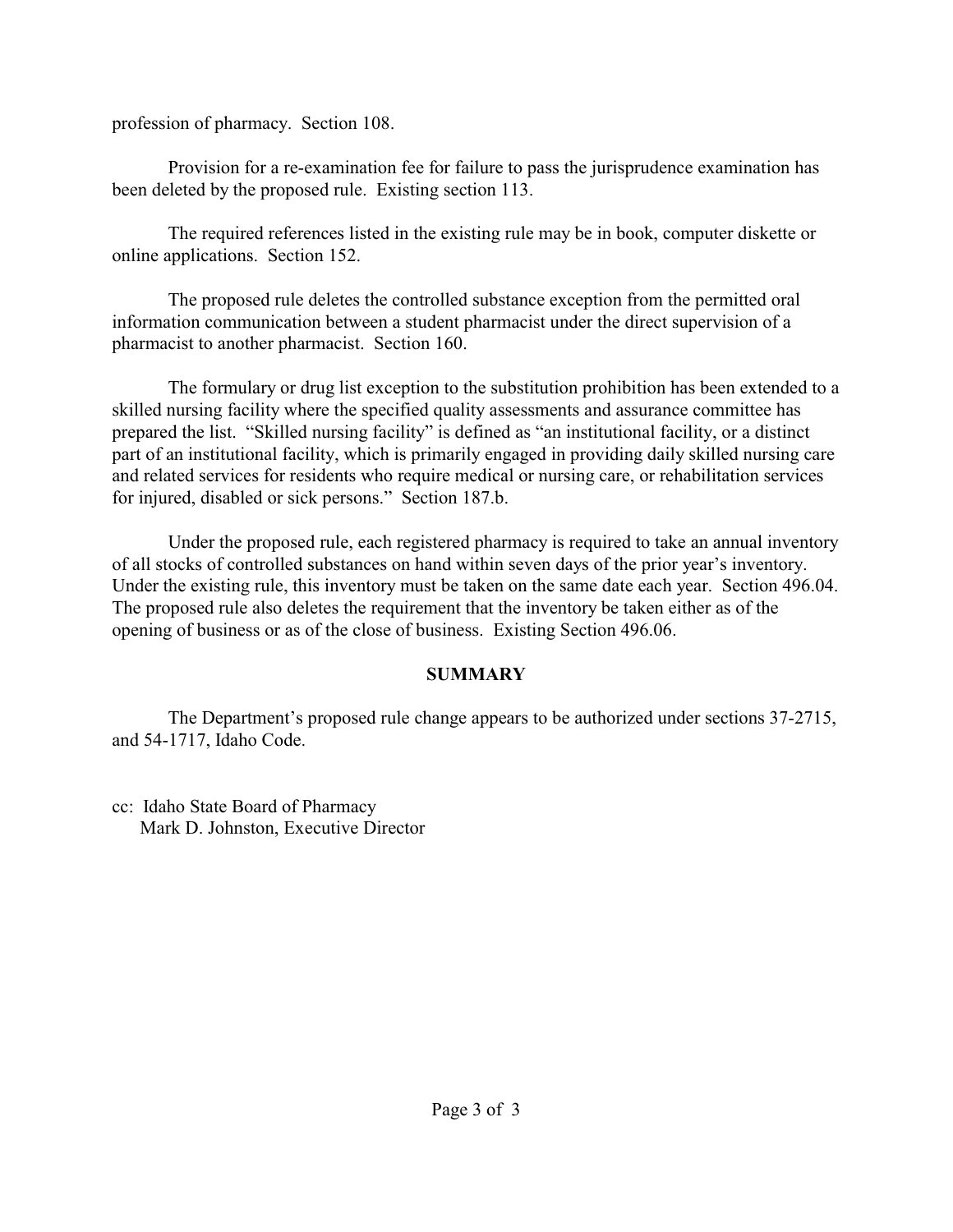# **IDAPA 27 - BOARD OF PHARMACY 27.01.01 - RULES OF THE IDAHO BOARD OF PHARMACY DOCKET NO. 27-0101-0805**

# **NOTICE OF RULEMAKING - PROPOSED RULE**

**AUTHORITY:** In compliance with Section 67-5221(1), Idaho Code, notice is hereby given that this agency has initiated proposed rulemaking procedures. The action is authorized pursuant to Sections 37-2715 and 54-1717, Idaho Code.

**PUBLIC HEARING SCHEDULE:** Public hearing(s) concerning this rulemaking will be scheduled if requested in writing by twenty-five (25) persons, a political subdivision, or an agency, not later than October 15, 2008.

The hearing site(s) will be accessible to persons with disabilities. Requests for accommodation must be made not later than five  $(5)$  days prior to the hearing, to the agency address below.

**DESCRIPTIVE SUMMARY:** The following is a nontechnical explanation of the substance and purpose of the proposed rulemaking:

Pharmacy interns and externs, which are pharmacy students, are treated in the Board's rules in a manner which makes it more efficient to refer to them as within the single class of "student pharmacist," except where differentiation is required, so a change is proposed to include a definition of "student pharmacist." Several of the rule provisions regarding registration and experience requirements for pharmacy externs/interns and regarding pharmacist licensing requirements are redundant and/or obsolete and are being updated and rendered more concise. Current rule does not permit the reference library required in each pharmacy to include materials available to the pharmacy through on-line web applications but does permit certain items to be accessible by computer diskette, so the proposed changes permit on-line web applications as an acceptable access medium for the same types of items accessible through computer diskette. Current rule permits pharmacy externs and interns under the supervision of a pharmacist to communicate to another pharmacist prescription transfer information so long as the prescription is not for a controlled substance. The Board's experience with externs and interns is such that it believes that the foregoing limitation can be removed without risk to the public health and safety and proposes amending the rule to delete the controlled substance limitation. Additionally, in view of the definitional addition proposed, the Board proposes rule changes to substitute "student pharmacist" for "extern/intern" within those rules. Based on its regulatory experience, the Board believes it is appropriate and poses no risk to public health or safety to amend the rule to include skilled nursing facilities as an institution or facility permitted, as the rule currently permits hospitals, to use a formulary or drug list prepared by its pharmacy and therapeutics committee like hospitals for drug substitution purposes. Current rule requires that each pharmacy conduct an annual inventory of its stocks of controlled substances "on the same date each year" and specifies the time of day as of which the inventory may be taken. The inventory required by the rule can be made less burdensome for pharmacies without risk to the public health or safety by amending the rules to permit the annual inventory to be taken within a range of days of the prior year's inventory. The proposed rulemaking amends rules to: add a definition of "student pharmacist," which will be inclusive of interns and externs when differentiation is not required; delete redundant and/or obsolete provisions, consolidate existing rules, and renumber rules; permit the reference library required of pharmacies to include certain items in the form of on-line web application access; substitute the term "student pharmacist" for "extern/intern" and delete the provision which restricts prescription transfer communications between an "extern/intern\" ("student pharmacist") under the direct supervision of a pharmacist and another pharmacist to non-controlled substances; include a "skilled nursing facility" as an institution or facility permitted, as currently are hospitals, to use a formulary or drug list prepared by its pharmacy and therapeutics committee for drug substitution purposes, and to provide a definitional reference for "skilled nursing facility;" and clarify the time frame within which a pharmacy is to conduct its annual inventory of its stocks of controlled substances.

**FISCAL IMPACT:** The following is a specific description, if applicable, of any negative fiscal impact on the state general fund greater than ten thousand dollars (\$10,000) during the fiscal year resulting from this rulemaking: None.

**NEGOTIATED RULEMAKING:** Pursuant to 67-5220(1), Idaho Code, negotiated rulemaking was not conducted because of the simple nature of the rulemaking.

**ASSISTANCE ON TECHNICAL QUESTIONS, SUBMISSION OF WRITTEN COMMENTS:** For assistance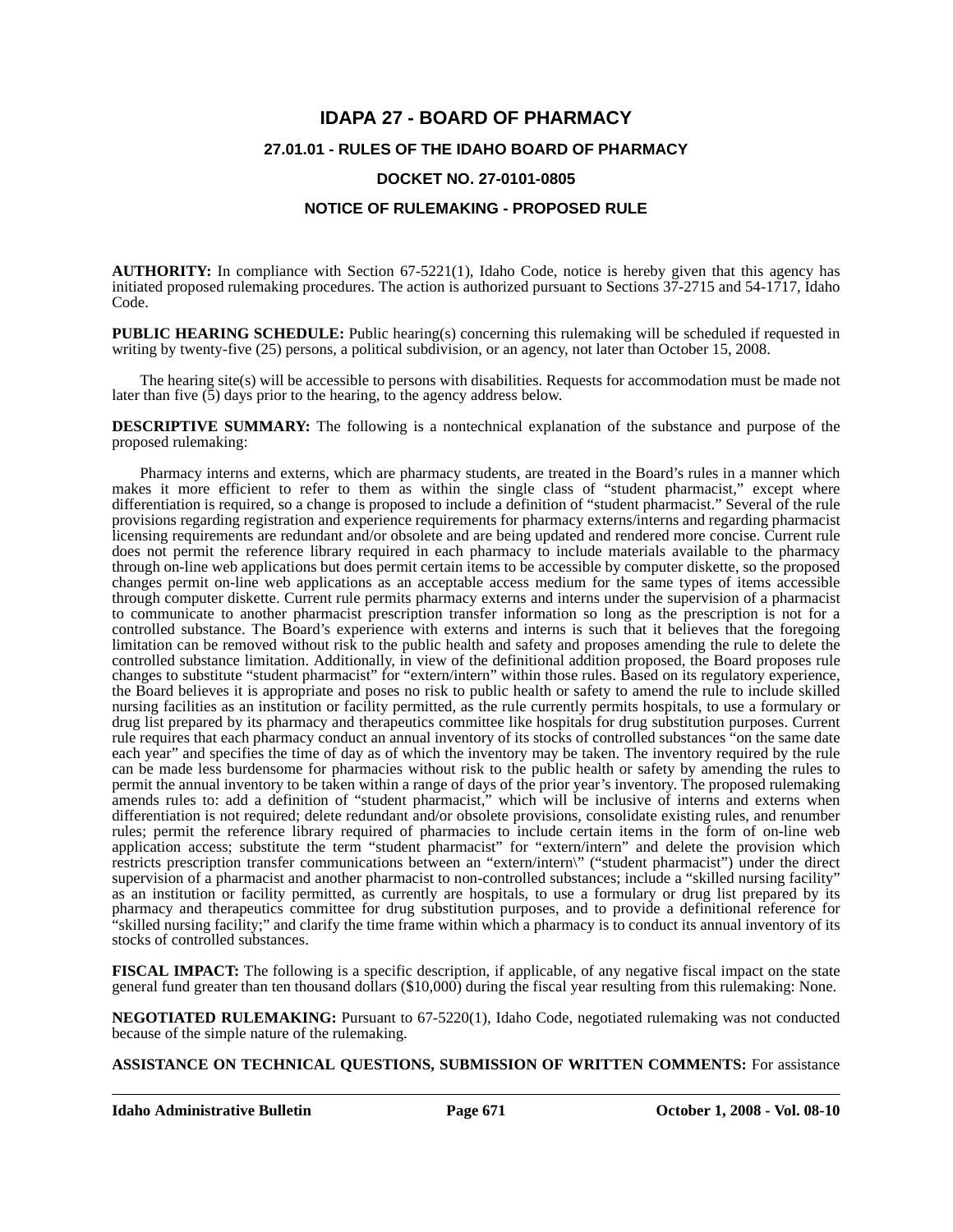on technical questions concerning the proposed rule, contact Mark Johnston, R.Ph., Executive Director, (208) 334- 2356.

Anyone may submit written comments regarding this proposed rulemaking. All written comments must be directed to the undersigned and must be delivered on or before October 22, 2008.

DATED this 13th day of August, 2008.

Mark D. Johnston, R.Ph. Executive Director Idaho Board of Pharmacy 3380 Americana Terrace, Ste. 320 P. O. Box 83720 Boise, ID 83720-0067 Phone: (208) 334-2356 Fax: (208) 334-3536

# **THE FOLLOWING IS THE TEXT OF DOCKET NO. 27-0101-0805**

#### **010. DEFINITIONS.**

**01. Board**. Idaho Board of Pharmacy. (6-16-06)T

**02. Pharmacist Extern**. Any person enrolled in an approved college of pharmacy who has not received his first professional degree in pharmacy, and who is obtaining experience under the supervision of a pharmacist preceptor. (6-30-95) pharmacist preceptor.

**03. Pharmacist Intern**. Any person who has successfully completed a course of study at an accredited college or school of pharmacy and received the first professional degree in pharmacy, and who is obtaining practical experience under the supervision of a pharmacist preceptor. (6-30-95)

**04. Preceptor**. A licensed pharmacist in good standing engaged in the practice of pharmacy at a registered training site and directly responsible in supervising the training of a student pharmacist *extern or intern*. The preceptor shall be responsible for:  $\left(6\text{-}30\text{-}95\right)$  (b)

**a.** Personally providing the *extern or intern* student pharmacist with training experience which in his judgment will increase the *extern or intern's* student pharmacist's proficiency; and *(6-30-95)*( )

**b.** Reporting to the Board upon request, the progress of any *pharmacy extern or intern* student pharmacist under his supervision; and **(6-30-95)** (6-30-95)

**c.** Certifying the *extern or intern's* student pharmacist's experience affidavits when the extern or intern leaves his supervision. *(6-30-95)* 

**05.** *Ratios. A ratio of one (1) pharmacist preceptor to one (1) extern or intern will be required for dispensing functions.* **Student Pharmacist**. A term inclusive of intern and extern when differentiation is not needed. *(6-30-95)*( )

**Idaho Administrative Bulletin Page 672 October 1, 2008 - Vol. 08-10**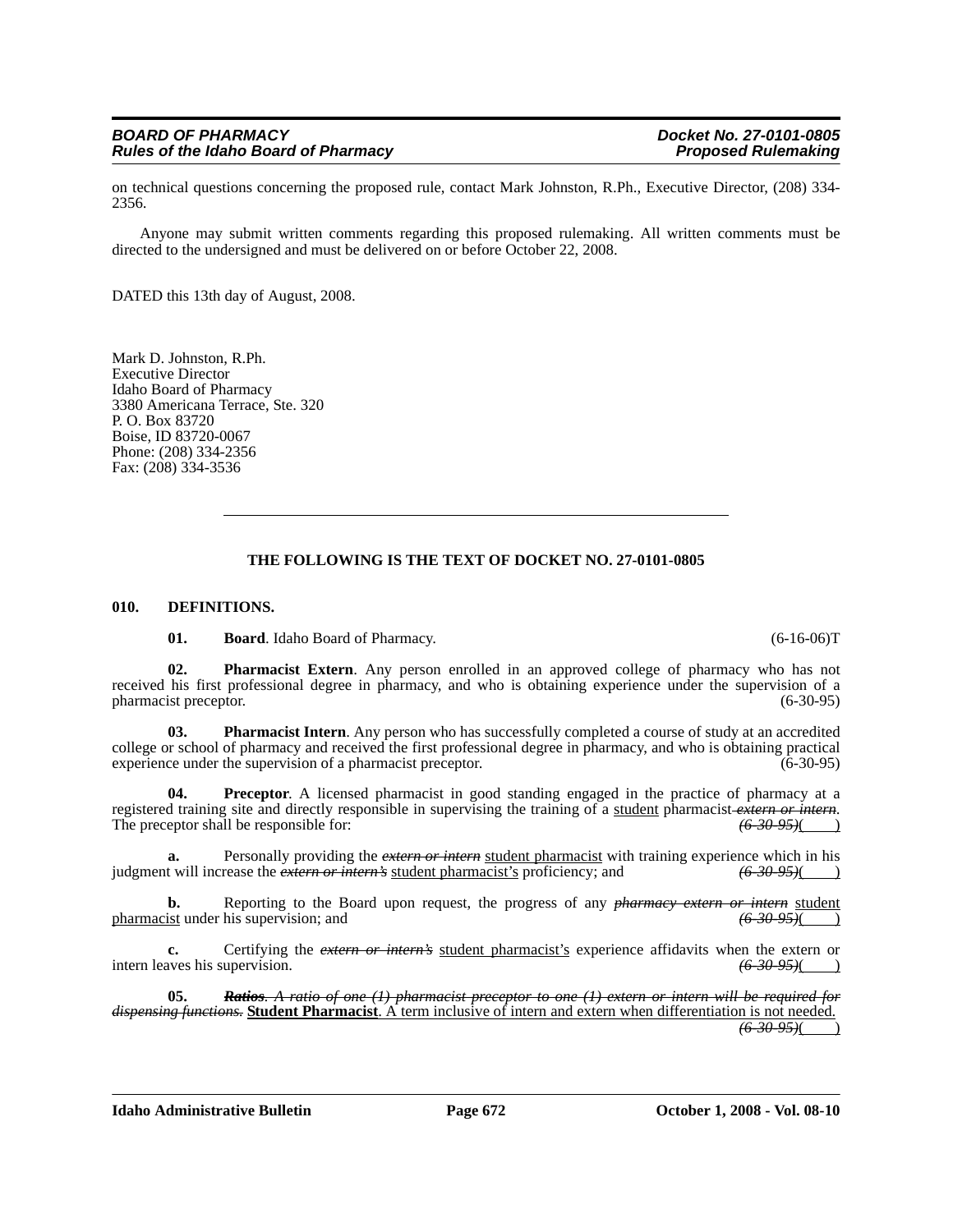# *(BREAK IN CONTINUITY OF SECTIONS)*

#### **100. REGISTRATION.**

**01. Interns**. Interns shall, prior to obtaining practical experience, make application for registration to the Board, on forms provided by the Board, along with the appropriate fee. Registrations and the renewals of registrations are the responsibility of the intern and expire on *May 15* June 30, annually. *(3-15-02)*( )

**02. Externs**. Externs shall, prior to obtaining practical experience, be enrolled in an accredited college of pharmacy and make application for registration to the Board, on forms provided by the Board, along with the appropriate fee. The registration will remain in effect as long as the extern remains in the college of pharmacy and until July 15 following graduation from the college of pharmacy, provided the registration has not been revoked or suspended by the Board.  $(3-15-02)$ 

**03. Forms**. Registration forms issued to student pharmacists will provide a personal registrationreceipt copy that shall be carried by the registrant whenever engaged in extern or intern training.

**0***3***4. Registration**. *The* An approved training site shall *make* be registered by the Board as a place providing practical and professional training deemed applicable for preparing the student pharmacist for licensure. *a*Application *to the Board* for registration shall be completed on the form*s* provided by the Board along with the appropriate fee. This registration expires on June 30, annually. *(6-30-95)*( )

**0***4***5. Credit**. Credit for practical experience will not be accepted unless the *extern or intern* student pharmacist and the training site have been registered.  $(6-30-95)$ (

# *(BREAK IN CONTINUITY OF SECTIONS)*

#### **102. PRACTICAL EXPERIENCE TIME REQUIRED.**

The *extern or intern* student pharmacist must acquire one thousand five hundred (1,500) hours of practical pharmacy experience under a licensed pharmacist, at a registered training site, said one thousand five hundred (1,500) hours to be acquired after the individual is enrolled in a college of pharmacy. Practical experience may be acquired concurrently with college attendance.  $(6-30-95)$  (b) concurrently with college attendance.

#### **103. CERTIFICATION OF EXPERIENCE.**

**01. Affidavit**. An Idaho Board of Pharmacy Employer's Affidavit will be supplied by the Board and will be certified by a pharmacist in any of the following situations: (6-30-95) (6-30-95)

**a.** For *externs or interns* <u>student pharmacists</u> at the termination of any specific training period or training site;  $(6-30-95)$  (b) training site; *(6-30-95)*( )

**b.** For interns as of the date the intern reaches the aggregated total of required experience hours. (6-30-95)

**02. Experience**. Experience time will not be accredited until these affidavits are submitted by the *extern or intern* student pharmacist. The affidavit must be submitted to the Board within thirty (30) days of the ending date of the training period. The *extern or intern* student pharmacist will be notified of the acceptance or denial of the experience submitted. (6-30-95)(10) experience submitted. *(6-30-95)*( )

#### *104. APPROVED TRAINING SITE REQUIREMENTS.*

*An approved training site shall be registered by the Board as a place providing practical and professional training deemed applicable for preparing the extern or intern for licensure. One-half (1/2) the experience must be gained at a community or hospital pharmacy. Approved training site may include: (6-30-95)*

**Idaho Administrative Bulletin Page 673 October 1, 2008 - Vol. 08-10**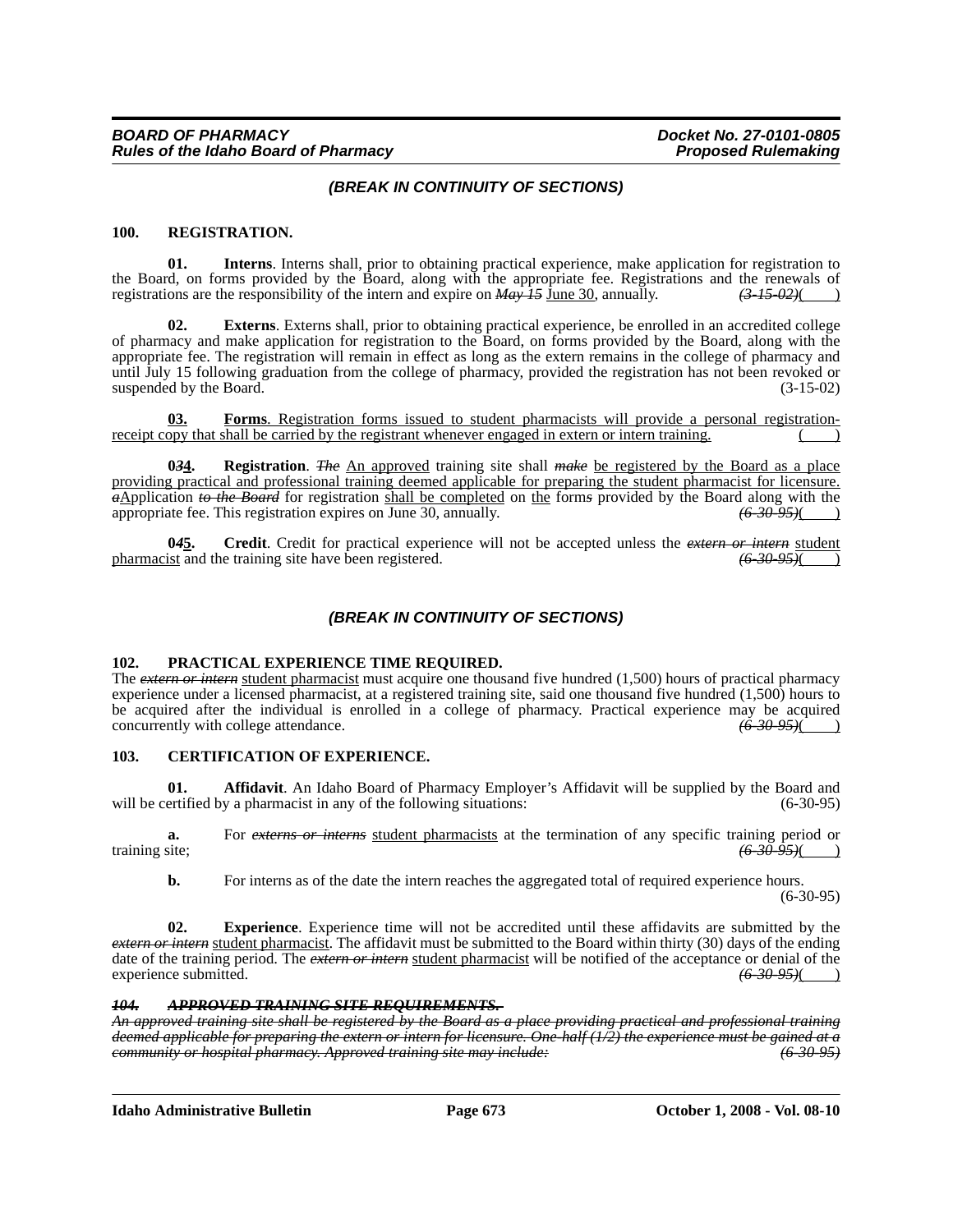| <b>BOARD OF PHARMACY</b>                    | Docket No. 27-0101-0805    |
|---------------------------------------------|----------------------------|
| <b>Rules of the Idaho Board of Pharmacy</b> | <b>Proposed Rulemaking</b> |

*01. Community Pharmacy, Registered by the Board. It shall provide adequate experience in recognized and accepted pharmaceutical procedures normally encountered in a community pharmacy only while under the direct, personal supervision of a licensed pharmacist. (6-30-95)*

*02. Hospital Pharmacy, Registered by the Board. It shall provide adequate experience in recognized and accepted pharmaceutical procedures normally encountered in an accredited and licensed hospital pharmacy and only while under the direct, personal supervision of a licensed pharmacist. (6-30-95)*

*03. Pharmaceutical Manufacturing Company or Lab. A pharmaceutical manufacturing company or laboratory may provide experience in testing, analysis, manufacturing, packaging, labeling, the development and research of pharmaceutical products, and the applicable laws relative to training. One-half (1/2) of the experience may be gained with a pharmaceutical manufacturing company or laboratory. The balance shall be in other approved*  $$ 

*04. Pharmaceutically Related Research Programs. Externs or interns participating in pharmaceutically related research programs supervised by instructors who are licensed pharmacists, may gain onefourth (1/4) of the experience required in this area. The extern or intern shall outline the research experience in a manner that will assure the Board that such experience has contributed to his fitness for licensure. (6-30-95)*

*05. Instructorship and Teaching Assistant. Pharmacy interns employed as instructors and pharmacy externs or interns employed as teaching assistants in an accredited college or school of pharmacy and teaching required pharmacy courses, may gain experience equivalent to one-fourth (1/4) of the required training. This experience must be gained under the supervision of a licensed pharmacist instructor on the staff where the extern or intern is teaching. The extern or intern shall outline the scope of the teaching experience in a manner that will assure the Board that such experience has contributed to his fitness for licensure. The intern instructor shall be deemed eligible to participate in this area of experience only after he has obtained the first professional degree in pharmacy. (6-30-95)*

#### *06. Other. Experience may be gained in other areas related to pharmacy with prior approval by the Board. (6-30-95)*

#### **10***5***4. PRACTICE LIMITATION OF** *EXTERN OR INTERN* **STUDENT PHARMACIST.**

**01.** Activities. The *extern or intern* student pharmacist shall be allowed to engage in any of the practice is of a licensed pharmacist provided that:  $(71.93)($ activities of a licensed pharmacist provided that:

**a.** Such activity is under the immediate supervision of a licensed pharmacist who is present in the pharmacy; (6-30-95)

**b.** Any activity of a compounding, dispensing, or interpretive nature is checked by a licensed pharmacist; (7-1-93)

**c.** Any recording activity which requires the initial or signature of a licensed pharmacist is countersigned by a licensed pharmacist. (7-1-93)

**02. Violation**. Violation of the above practice limitations will result in the *cancellation* revocation of the registration of the training site, disciplinary action against the pharmacist and an evaluation for acceptance or rejection of the hours the *extern or intern* student pharmacist has obtained while under the supervision of a preceptor at this training site. (6-30-95)( at this training site. *(6-30-95)*( )

## **10***6***5. LICENSURE EXAMINATIONS.**

*The examination of candidates for licensure as a pharmacist will be administered at least two (2) times during each fiscal year of the state.* A person who has successfully completed a course of study at an accredited college or school of pharmacy and received the first professional degree in pharmacy may file an application to sit for the North American Pharmacists Licensure Examination (NAPLEX) and the Multistate Pharmacy Jurisprudence Exam (MPJE), or any other Board *examinations* approved programs. *The applicant, if examined after June 1, 1986, must pass the National Association of Boards of Pharmacy standard examination for licensure, or equivalent examination,*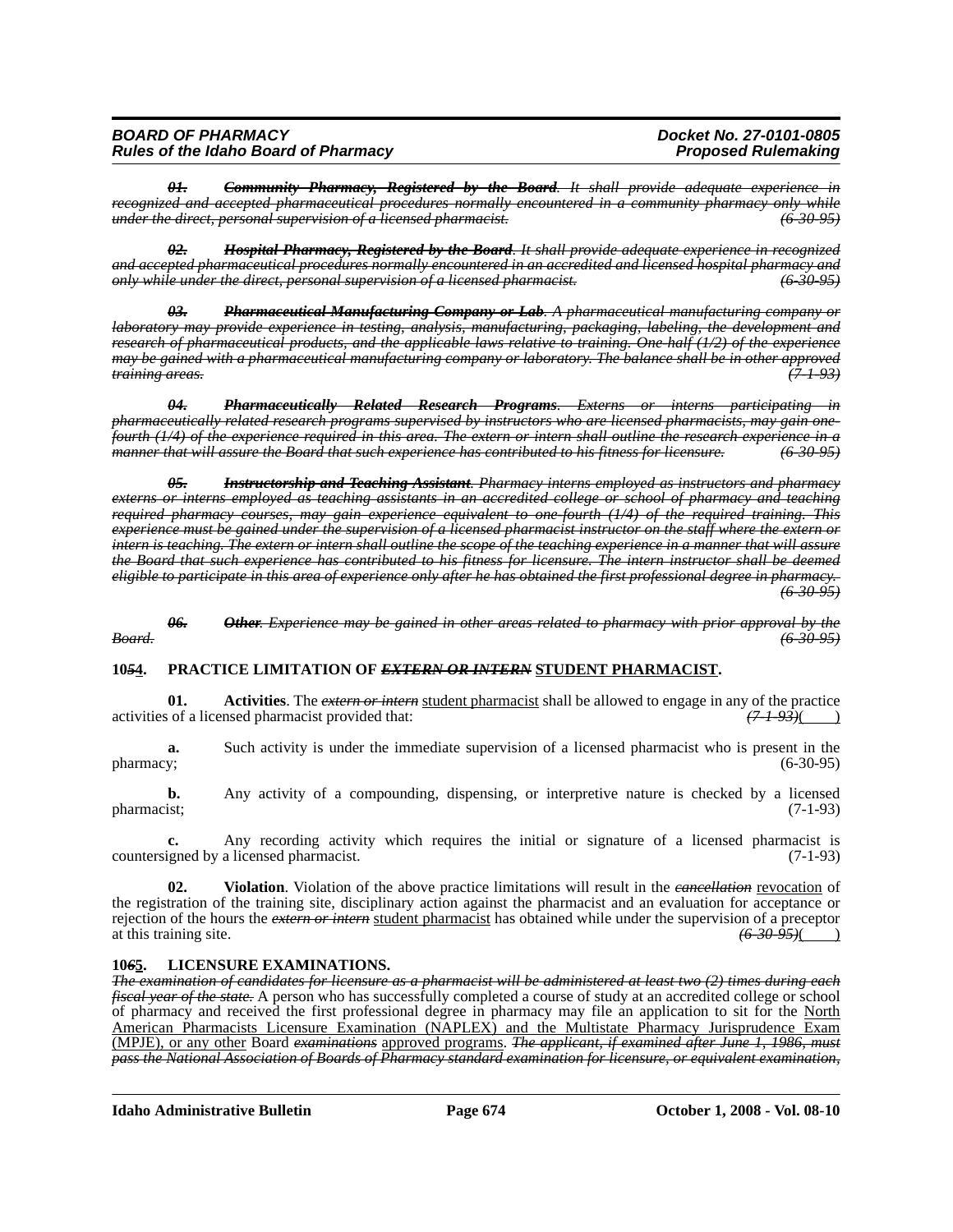# *BOARD OF PHARMACY Docket No. 27-0101-0805 Rules of the Idaho Board of Pharmacy*

*jurisprudence and practical pharmacy. Applicant must obtain a score of not less than seventy-five (75) to pass the examination. NABPLEX, jurisprudence and practical examinations are not averaged to obtain a final score.* Both exams must be passed in accordance with National Association of Boards of Pharmacy (NABP) standards. Failure will subject the applicant to re-examination and payment of the original fee in accordance with NABP standards. All *NABPLEX failures must wait until a regularly scheduled uniform testing date to retake examinations. State jurisprudence and practical examinations may be arranged through the Board office, providing at least thirty (30) days from the date of the failed examination have elapsed. After candidate has successfully passed the examination, licensure will be completed when certification of the required extern/internship has been filed with the Board office. After an applicant for examination has completed and filed the official application, he will be notified by the Board as to the time and place of the examination and, should the applicant fail to appear for an examination, the applicant may apply for a refund. Upon application for a refund, the Board will refund thirty dollars (\$30) of the original fee. Only under these circumstances will a refund be made to applicant. (7-1-93)*( )

# *107. FORMS.*

*Registration forms issued to externs/interns will provide a personal registration-receipt copy that shall be carried by the registrant whenever engaged in extern/intern training.* 

### *108. APPLICANT FOR LICENSURE BY EXAMINATION.*

*01. General Requirements. The applicant, if examined after June 1, 1986, must pass the National Association of Boards of Pharmacy standard examination for licensure, or equivalent examination, jurisprudence and practical pharmacy. Applicant must obtain a score of not less than seventy-five (75) to pass the examination. NABPLEX, jurisprudence and practical examinations are not averaged to obtain a final score. (7-1-93)*

*02. Failure of Examinations. Failure will subject the applicant to re-examination and payment of the original fee. All NABPLEX failures must wait until a regularly scheduled uniform testing date to retake examinations. State jurisprudence and practical examinations may be arranged through the Board office, providing at least thirty (30) days from the date of the failed examination have elapsed. (7-1-93)*

*03. Upon Completion of Application. After an applicant for examination has completed and filed the official application, the applicant will be notified by the Board as to the time and place of the examination and should the applicant fail to appear for an examination, the applicant may apply for a refund. Upon application for a refund, the Board will refund thirty dollars (\$30) of the original fee. Only under these circumstances will a refund be made to applicant. (7-1-93)*

#### *109. EXAMINATION APPLICATION.*

*All applications for examination as provided for in Section 54-1722, Idaho Code, must be filed with the Board together with all fees, at least thirty (30) days prior to the date of the examination. (7-1-93)*

# **1***1***06. FOREIGN PHARMACY GRADUATES.**

*Only those schools or colleges of pharmacy which have demonstrated that the standards of their respective undergraduate degree programs are at least equivalent to the minimum standards of accreditation established by the American Council on Pharmaceutical Education shall be deemed "approved" by the Board for the purposes of Section 54-1722(1)(d), Idaho Code. However, g*Graduates of schools or colleges of pharmacy located outside the United States *which have not demonstrated that the standards of their respective undergraduate degree programs are at least equivalent to the minimum standards for accreditation established by the ACPE shall have satisfied the requirements of Section 54-1722(1)(d), Idaho Code, by providing evidence satisfactory to the Board of graduation from such school, by successfully passing an equivalency examination, and tests of both spoken and written English, recognized by the Board* must provide a Foreign Pharmacy Graduate Examination Committee (FPGEC) Certification, or other Board approved program, prior to applying for the NAPLEX and MPJE.  $(7193)($ or other Board approved program, prior to applying for the NAPLEX and MPJE. *(7-1-93)*( )

# **1***11***07. ACCREDITED PHARMACY COLLEGE.**

For the purposes of Section 54-1722, Idaho Code, a college recognized by the Board is an institution which meets the minimum standards of the *American* Accreditation Council *on Pharmaceutical* for Pharmacy Education and appears on its list of accredited colleges of pharmacy as published by the Council as of July 1 of each year. *The Board also approves the accreditation standards of the American Council on Pharmaceutical Education as they appear in Section IV, pages 11 through 17 of the Accreditation Manual, Seventh Edition, January 1, 1974, a copy of which is*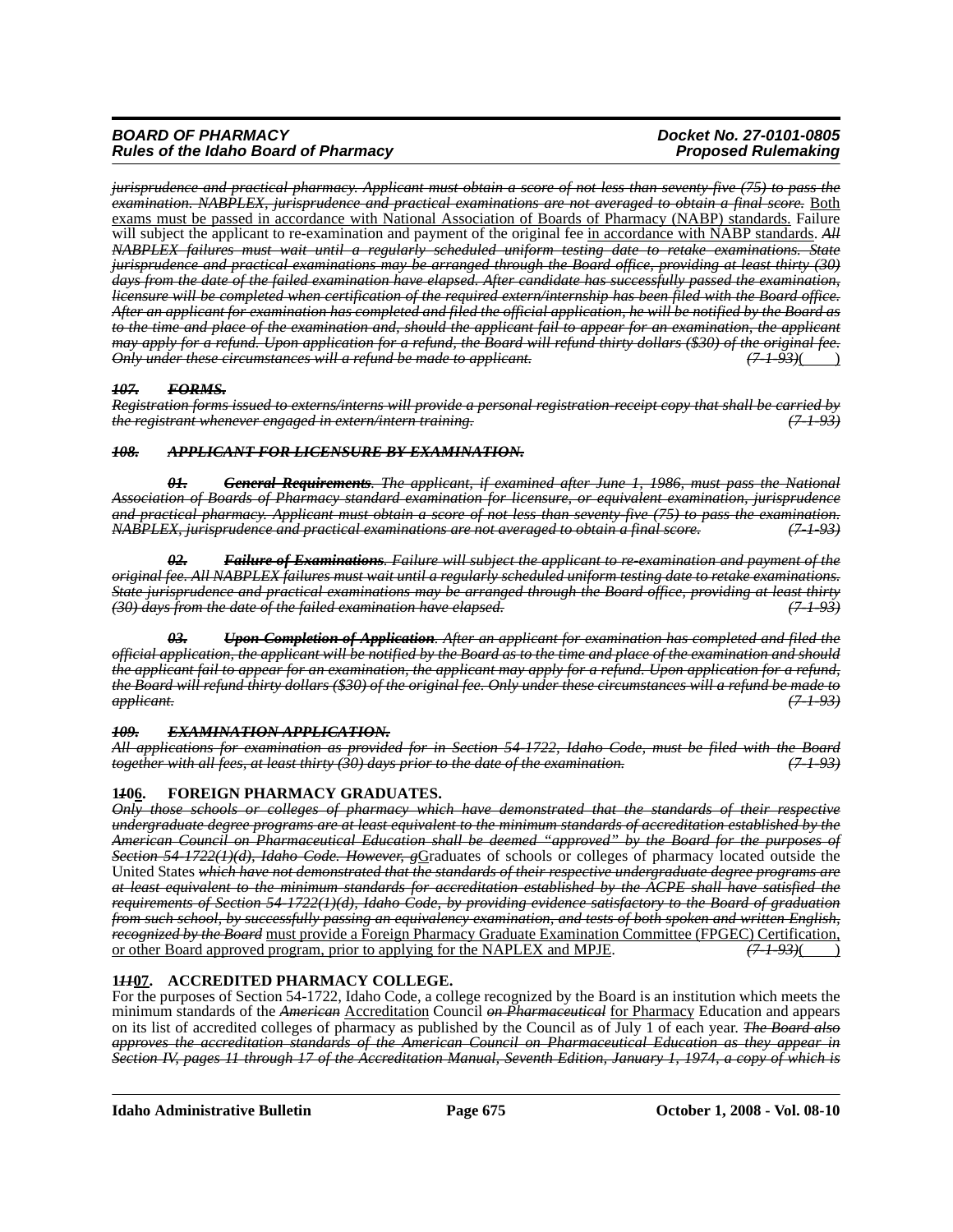*kept on file at the Board office. (7-1-93)*( )

### **1***12***08. RECIPROCITY.**

*01.* Applicant for Reciprocity. *After an applicant for reciprocity has completed and filed the official application he will be notified by the Board as to the time and place the application will be acted upon, at which time and place the applicant must be present.* The Board will reciprocate through NABP's Electronic Licensure Transfer Program (ELTP), or any other Board approved program, and reserves the right to approve ELTP applications. Applicants *may be* are also required to *take an examination in jurisprudence* pass the MPJE. An applicant who has not actively engaged in the practice of pharmacy as a registered pharmacist during the year preceding the time of filing the application, may be *compelled* required to *take the practical examination* complete forty (40) intern hours for each year away from the profession of pharmacy. *(7-1-93)*( )

*02. Compliance with Instructions. If the instructions accompanying the application are not fully complied with, if application is filed and withdrawn, if applicant does not present himself to the Board and make it possible for the Board to act upon the application, the applicant will not be entitled to any refund.* 

*03. Denial of Reciprocal Licensure by Board. If the applicant completes and files the official application as instructions require, and personally appears before the Board but is denied reciprocal licensure, he may then apply for a refund. When the Board office receives the application for refund a refund of fifty dollars (\$50) will be made. Only under these circumstances will a refund be made to applicants. (7-1-93)*

# *113. FAILURE.*

*Failure to pass the jurisprudence examination will result in a re-examination fee as set by these rules. (7-1-93)*

**1***14***09. -- 130. (RESERVED).**

# *(BREAK IN CONTINUITY OF SECTIONS)*

#### **152. REFERENCE LIBRARY.**

**01.** Required *Books* References. The latest editions and supplements, either in book, computer or on-line web application, of the following: diskette or on-line web application, of the following:

| a.   | Idaho Pharmacy Law and Rules;                                                        | $(3-20-04)$ |
|------|--------------------------------------------------------------------------------------|-------------|
| b.   | One (1) of the following current pharmacy references:                                | $(3-20-04)$ |
| 1.   | Facts and Comparisons;                                                               | $(3-20-04)$ |
| ii.  | Clinical Pharmacology;                                                               | $(3-20-04)$ |
| iii. | Micromedex; and                                                                      | $(3-20-04)$ |
| c.   | One (1) other current pharmacy reference of your choice (book or computer diskette). |             |

# *(BREAK IN CONTINUITY OF SECTIONS)*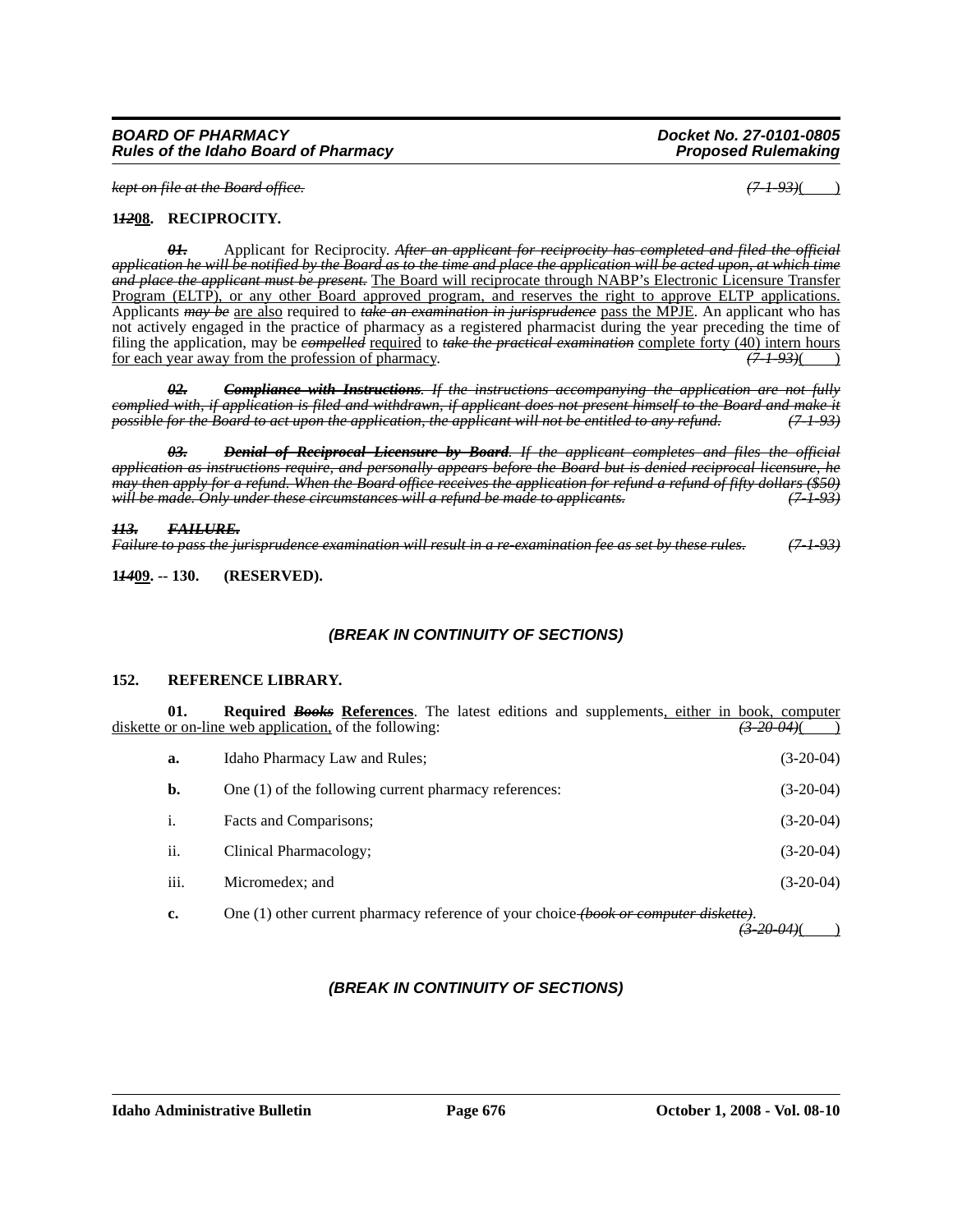#### *BOARD OF PHARMACY Docket No. 27-0101-0805 Rules of the Idaho Board of Pharmacy*

#### **160. PRESCRIPTION TRANSFER.**

A pharmacist may transfer prescription order information for the purpose of refilling a prescription only if the information is communicated orally directly by one (1) pharmacist to another pharmacist. Such oral information can be communicated by a*n extern/intern* student pharmacist under the direct supervision of a pharmacist to another pharmacist as long as one (1) of the parties involved in the communication is a pharmacist *and the order is not for a controlled substance*. In the alternative, the transferring pharmacist may transfer the prescription order information by facsimile transmission to the receiving pharmacist. In the case of a facsimile transmission, the transmission shall<br>be signed by the transferring pharmacist. be signed by the transferring pharmacist.<sup>7</sup>

**Prescriptions for Controlled Substances**. Prescriptions for controlled substances may be transferred only from the pharmacy where it was originally filled, and never from the pharmacy that received the transfer. (7-1-93)

**a.** In addition to the information required below, the pharmacist transferring the prescription shall record on the back of the original order, the DEA number and address of the pharmacy to which the transfer was made. (7-1-93) made.  $(7-1-93)$ 

**b.** The receiving pharmacist must record the DEA number and address of the pharmacy transferring the order.  $(7-1-93)$ 

#### **02. Transferring a Prescription**. The pharmacist *(extern/intern)* who transfers the prescription shall:  $(7 - 1 - 93)$ ()

**a.** Invalidate the original prescription by writing the word "void" across the face of the form. (7-1-93)

**b.** On the reverse side of the form shall record the following information: his name; name of the receiving individual; name of the receiving pharmacy; date of the transfer and the number of authorized refills available. (7-1-93) available. (7-1-93)

**03. Receiving Transferred Prescription**. The pharmacist *(extern/intern)* who receives the transferred prescription shall: *(7-1-93)*( )

**a.** Reduce the transferred information to writing including a notation that the prescription is a "transfer" and include all information required by law or rule. (7-1-93)

**b.** On the reverse side of the form he shall record the following information: his name; the name of the transferring individual; the name of the transferring pharmacy; the date of the original dispensing and transfer and the number of refills authorized; the number of valid refills remaining and the date of the last refill; the serial number of the prescription transferred. (7-1-93)

**04.** Computer. Transferring pharmacies that utilize a computer prescription database which contains all of the prescription information required by law or rule may enter the information required under Section 160 of these rules into the pharmacy's prescription database (including de-activation of the transferred prescription in the database of the transferring pharmacy), in lieu of entry of the required information on the original written prescription. The receiving pharmacy must generate a hard copy to be treated as a new prescription, which hard copy shall also contain all of the information required under Section 160 of these rules. (3-30-01) shall also contain all of the information required under Section 160 of these rules.

**Refills**. Prescriptions for non-controlled drugs may be transferred more than one (1) time as long as there are refills remaining and all of the provisions as listed above are followed. (7-1-93)

#### **06. Common Electronic Files**. (7-1-98)

**a.** For drugs other than controlled substances: Two (2) or more pharmacies may establish and use a common shared electronic prescription file to maintain required dispensing information. Pharmacies using such a common file are not required to transfer prescriptions or information for dispensing purposes between or among<br>pharmacies participating in the same common prescription file. (7-1-98) pharmacies participating in the same common prescription file.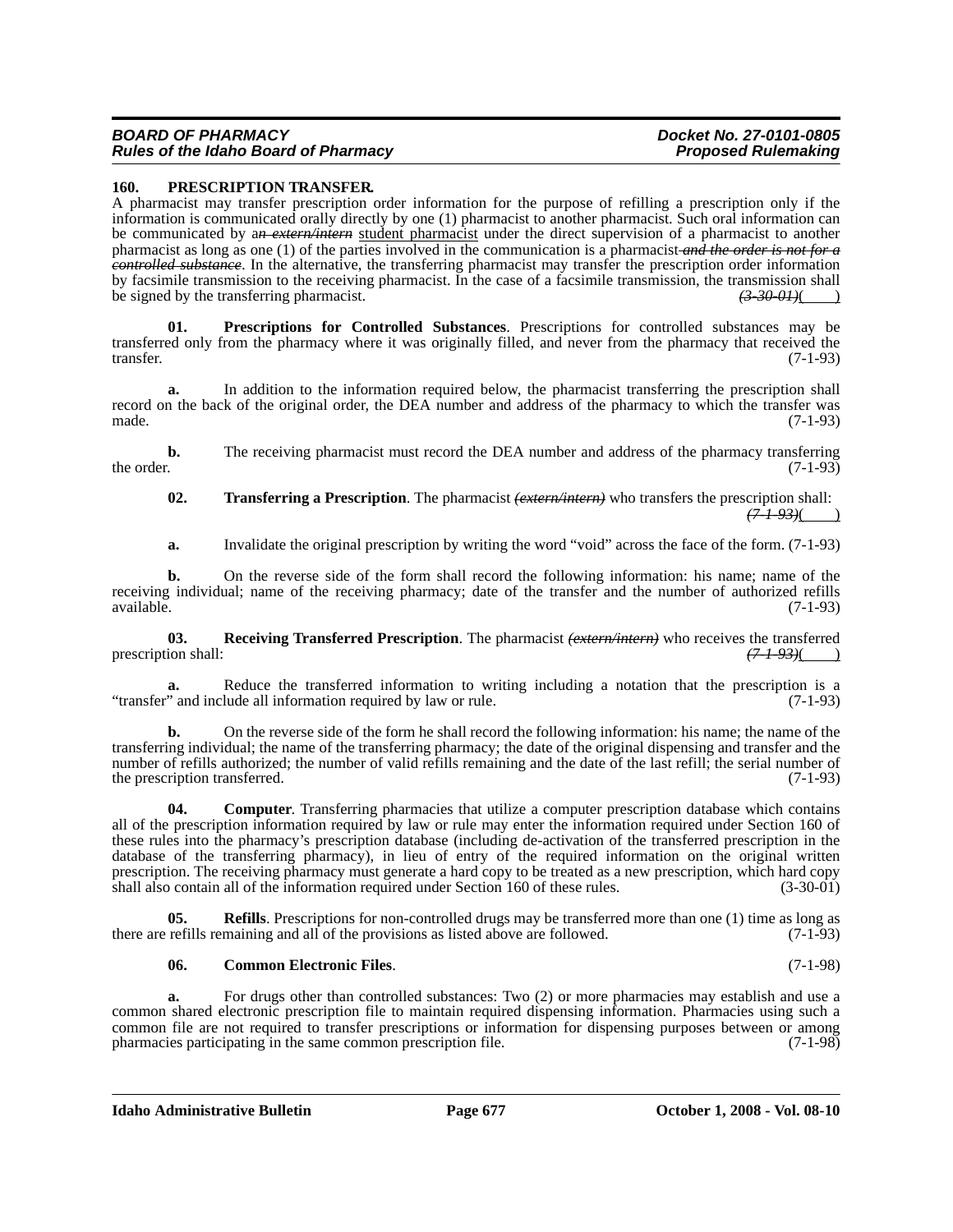| BOARD OF PHARMACY                    | Docket No. 27-0101-0805    |
|--------------------------------------|----------------------------|
| Rules of the Idaho Board of Pharmacy | <b>Proposed Rulemaking</b> |

**b.** For controlled substances: Pharmacies must satisfy all information requirements of a manual mode ription transferal. (7-1-98) for prescription transferal.

**c.** All common electronic files must contain complete and accurate records of each prescription and refill dispensed. Hard copies must be generated and treated as a new prescription by the receiving pharmacy.(7-1-98)

# *(BREAK IN CONTINUITY OF SECTIONS)*

#### **187. PROHIBITED ACTS.**

**01.** Substitution. Substitution is prohibited and shall be deemed grounds for revocation of a license of a pharmacist pursuant to Section 54-1726, Idaho Code, and registration pursuant to Section 54-1732, Idaho Code.

(6-1-94)

**02.** Exception. The use of a formulary or drug list prepared by:

**a.** *t*The pharmacy and therapeutics committee of a hospital and agreed to by the staff physicians of the hospital. *(8-4-94)*( )

**b.** The quality assessments and assurance committee of a skilled nursing facility, consisting of the director of nursing services, a physician designated by the facility, and at least three (3) other members of the facility's staff. For purposes of this rule, a "skilled nursing facility" means an institutional facility, or a distinct part of an institutional facility, which is primarily engaged in providing daily skilled nursing care and related services for residents who require medical or nursing care, or rehabilitation services for injured, disabled or sick persons.

# *(BREAK IN CONTINUITY OF SECTIONS)*

#### **496. CONTROLLED SUBSTANCE INVENTORY.**

Each registered pharmacy shall maintain the inventories and records of controlled substances as follows: (7-1-93)

**01. Inventories and Records for Schedule I and II**. Inventories and records of all controlled substances listed in Schedule I and II shall be maintained separately from all other records of the pharmacy, and prescriptions for such substances shall be maintained in a separate prescription file: (7-1-93) prescriptions for such substances shall be maintained in a separate prescription file;

**02. Inventories and Records for Schedules III, IV, and V**. Inventories and records of controlled substances listed in Schedules III, IV, and V shall be maintained either separately from all other records of the pharmacy or in such form that the information required is readily retrievable from ordinary business records of the pharmacy and prescriptions for such substances shall be maintained either in a separate prescription file for controlled substances listed in Schedules III, IV, and V only or in such form that they are readily retrievable from the other prescription records of the pharmacy. (7-1-93)

**03. Readily Retrievable**. Prescriptions will be deemed readily retrievable if, at the time they are initially filed, the face of the prescription is stamped in red ink in the lower right corner with the letter "C" no less than one (1) inch high and filed either in the prescription file for controlled substances listed in Schedules I and II or in the usual consecutively numbered prescription file for non-controlled substances, provided that for pharmacies employing an electronic record-keeping system for prescriptions which permits identification by prescription number and retrieval of original documents by prescriber's name, patient's name, drug dispensed, and date filled, the requirement to mark the hard copy prescription with a red "C" is waived. (7-1-99)

**04. Annual Inventory of Stocks of Controlled Substances**. Each registered pharmacy shall annually, *on the same date each* within seven (7) days of the prior year's inventory, take an inventory of all stocks of controlled substances on hand, following the general requirements for inventories.  $(7-1-93)$  (2) substances on hand, following the general requirements for inventories.